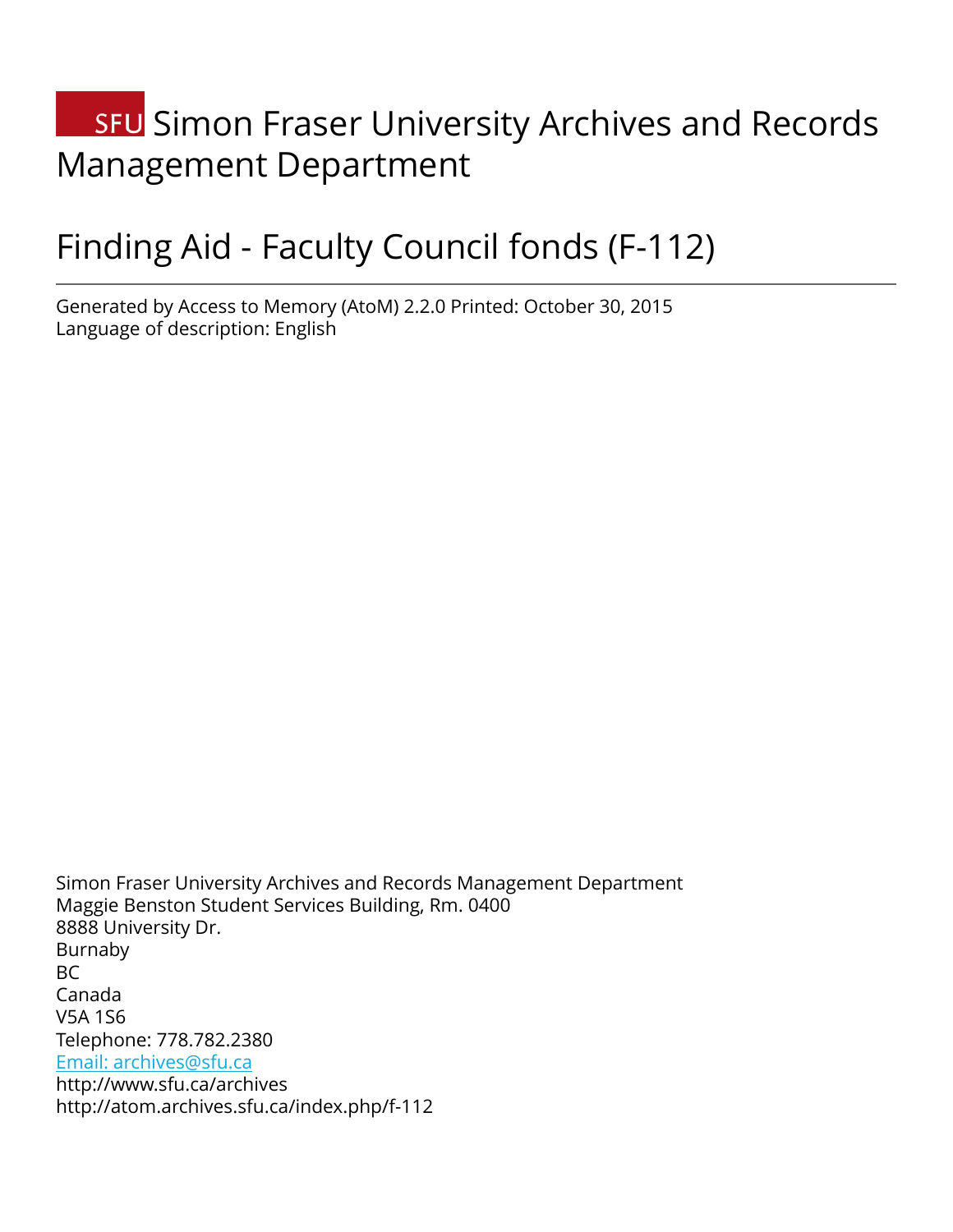## Table of contents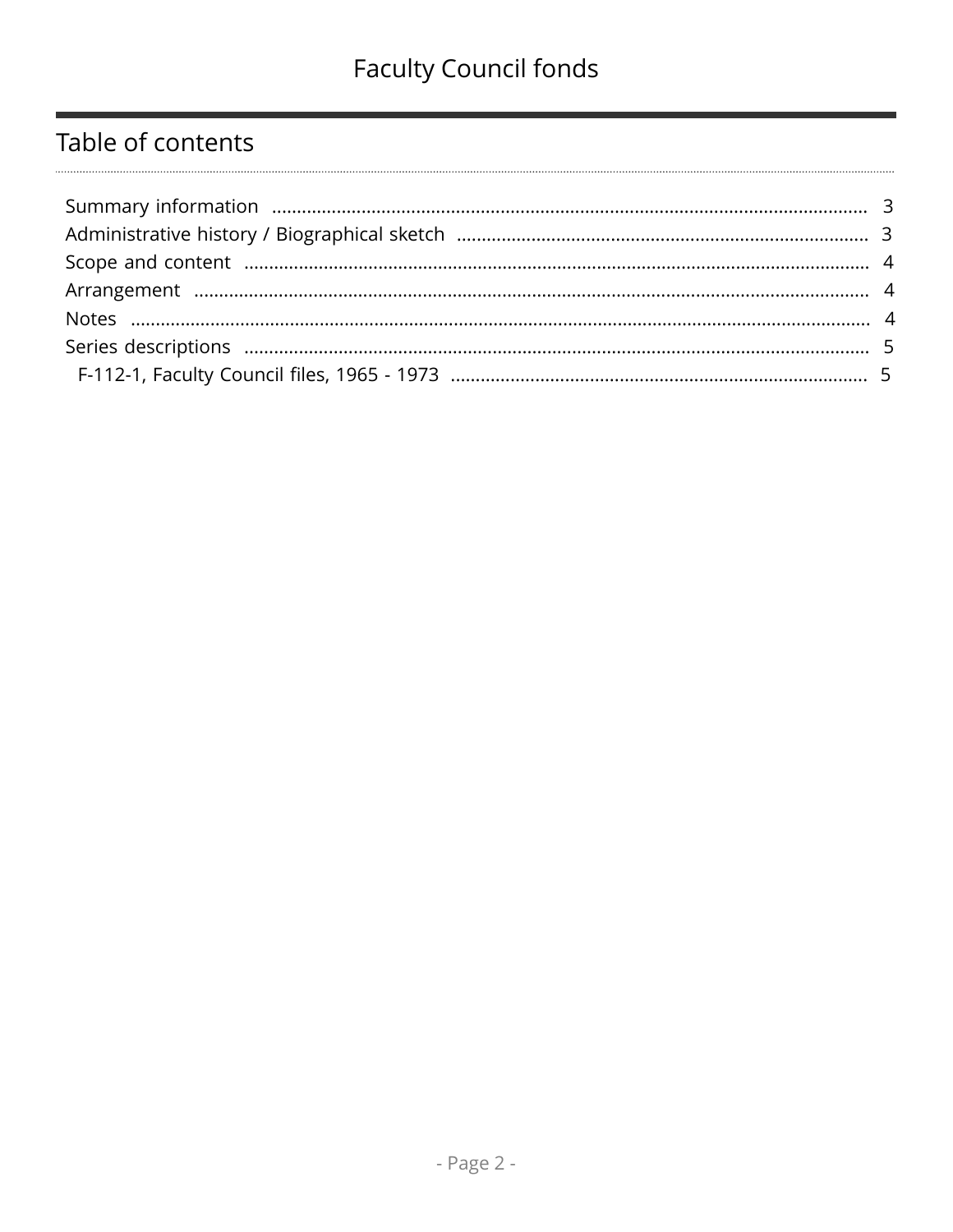### <span id="page-2-0"></span>Summary information

| Repository:                                     | Simon Fraser University Archives and Records Management<br>Department |
|-------------------------------------------------|-----------------------------------------------------------------------|
| Title:                                          | <b>Faculty Council fonds</b>                                          |
| ID:                                             | $F-112$                                                               |
| Date:                                           | 1965 - 1973 (date of creation)                                        |
| Physical description:                           | 25 cm of textual records                                              |
| Dates of creation,<br>revision and<br>deletion: |                                                                       |

## <span id="page-2-1"></span>Administrative history / Biographical sketch

#### Note

The Universities Act , 1963, c. 52, s. 25 provided for a Faculty Council from each of British Columbia's three universities. Membership included the President as Chairman, the Registrar as secretary, the Librarian, the Deans and at least five faculty members. The Faculty Council was granted several powers (Universities Act, s. 61) including making rules and regulations with respect to student discipline, and approving the establishment of a representative student government.

SFU's Faculty Council, established in 1965, consisted of the officials listed above and 6 faculty members (2 elected from each of the original faculties of Arts, Science, and Education). One of its earliest actions was to examine the proposed constitution of the Simon Fraser Student Society in order to facilitate the formal recognition of the SFSS. In addition, it studied the issue of a separate graduate student society. The Council established policies in such areas as library fines, traffic violations, and conduct in student residences. It also heard individual disciplinary cases involving students accused of misconduct such as cheating and plagiarism. The last minutes of the Faculty Council are from 1973. The revised Universities Act in 1974 did not provide for the continuation of the Council.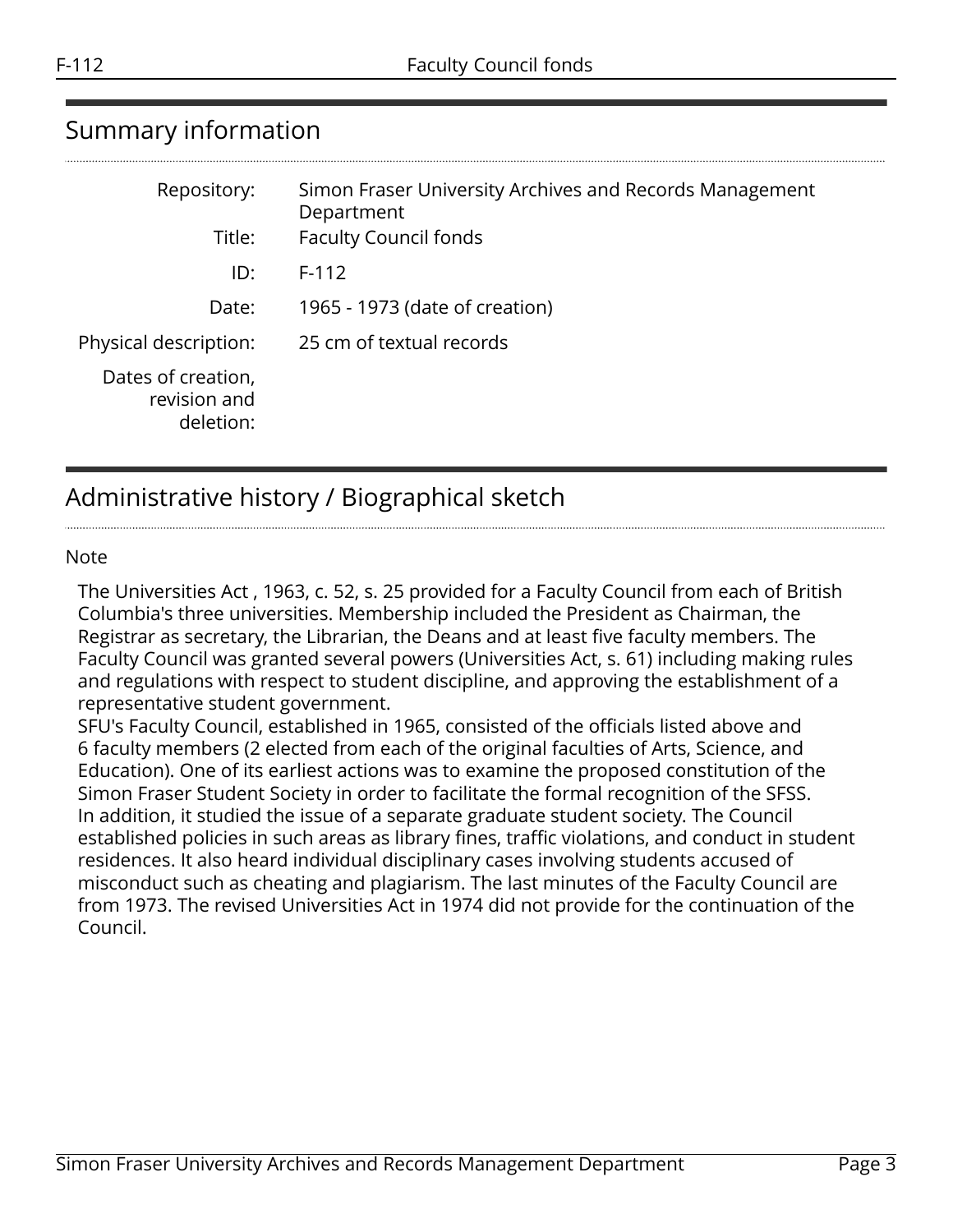### <span id="page-3-0"></span>Scope and content

Fonds consists of records documenting the functions and activities of the Faculty Council. Fonds includes agendas, minutes, correspondence, policies and procedures, and other documents.

### <span id="page-3-2"></span>Notes

#### Title notes

Source of title proper: Title of the fonds is based on the name of its creator.

#### Immediate source of acquisition

The records were transferred to the Archives from the Registrar, who was the Secretary of the Council.

#### <span id="page-3-1"></span>Arrangement

The agendas, minutes, and papers were refoldered and kept as maintained by the Registrar in reverse chronological order in a binder. The file, "Miscellaneous Supporting Papers," was also received from the Registrar, who had intended to add these documents to the committee binder. One file, containing corresondence about a proposed graduate student society, was compiled by former archives staff. It was added to the fonds for its informational value.

#### Restrictions on access

Some files may contain personal or confidential information. Access to these files may be restricted as required by law. Files marked 'pending review' must be reviewed by an archivist prior to release, and as a result of the review access restrictions may apply. Please see the file lists and consult the archivist for more details.

#### Finding aids

File list is available.

#### Related material

Please consult the records of the Senate Committee to Consider Student Academic Discipline and Conduct, F-84-1-10.